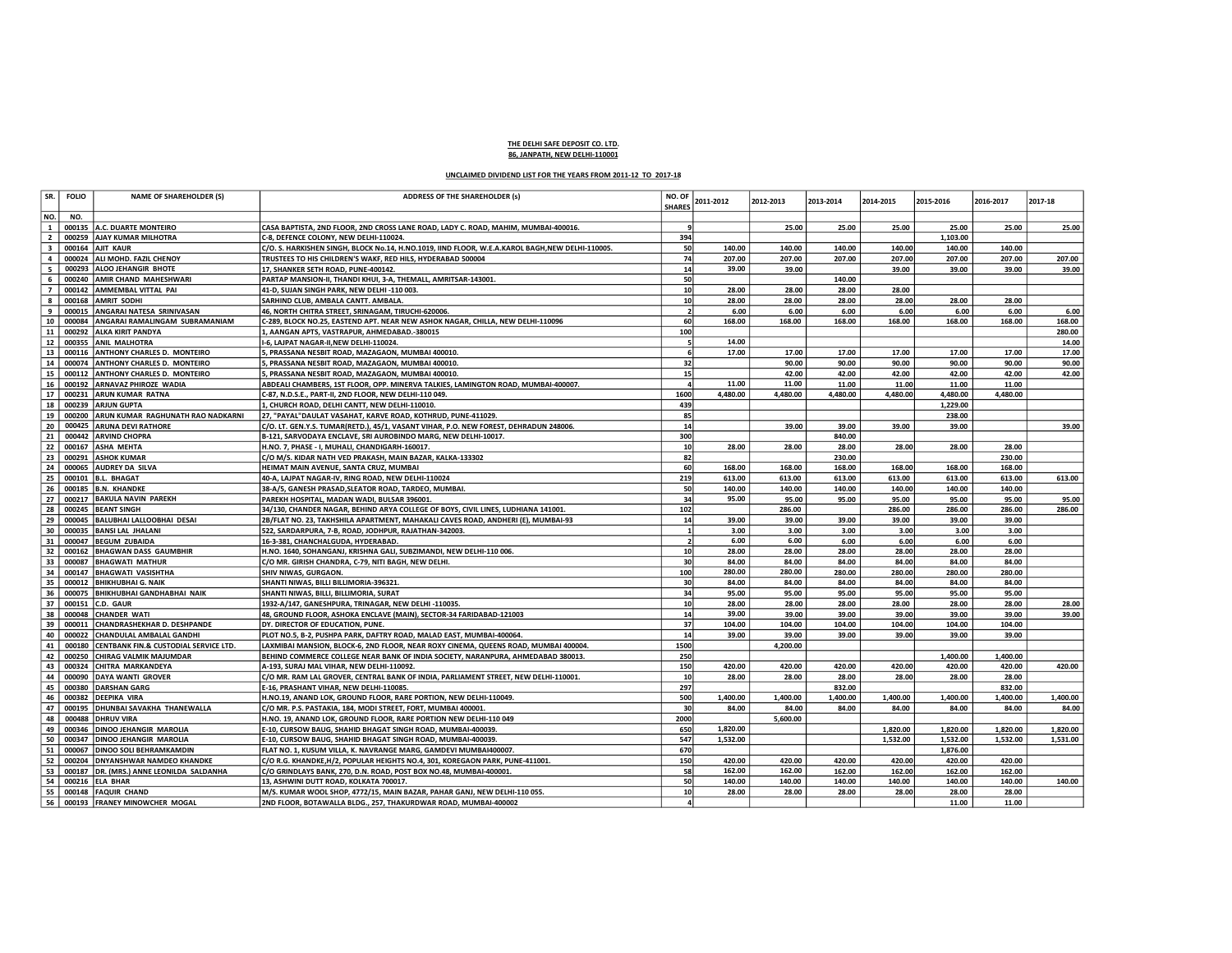| 57  |        | 000114 FREDDERICK MONTEIRO         | C/O. DR. A.C.D. MONTEIRO, 5, PRASANNA NESBIT ROAD, MAZAGOAN, MUMBAI-400010                | 10              | 28.00  | 28.00  | 28.00  | 28.00  | 28.00    | 28.00    | 28.00    |
|-----|--------|------------------------------------|-------------------------------------------------------------------------------------------|-----------------|--------|--------|--------|--------|----------|----------|----------|
|     |        |                                    |                                                                                           |                 |        |        |        |        |          |          |          |
| 58  |        | 000118 FREDDERICK MONTEIRO         | C/O. DR. A.C.D. MONTEIRO, 5, PRASANNA NESBIT ROAD, MAZAGOAN, MUMBAI-400010                | 6               | 17.00  | 17.00  | 17.00  | 17.00  | 17.00    | 17.00    | 17.00    |
| 59  |        | 000423 FRENY A. CONFECTIONER       | B-6, CUSROW BAUG, SHAHID BHAGAT SINGH ROAD, MUMBAI-400001.                                | 118             |        |        |        |        |          | 330.00   | 330.00   |
| 60  |        | 000066 G. SUSAINATHAN              | 32, HILLS ROAD, EGMORA, CHENNAI                                                           | 7               | 20.00  | 20.00  | 20.00  | 20.00  | 20.00    | 20.00    |          |
| 61  | 000044 | <b>GAJANAN L. KHANDKE</b>          | POPULAR HEIGHT-4, FLAT NO H-1, H-2, PLOT NO. 301, KOREGAON PARK, PUNE-411001.             | 75              | 210.00 | 210.00 | 210.00 | 210.00 | 210.00   | 210.00   | 210.00   |
| 62  | 000019 | <b>GAJANAN R. CHAVAN</b>           | "SUKHNIWAS", MOHMADWADI, NAVAPURA, BARODA.                                                | 31              | 87.00  | 87.00  | 87.00  | 87.00  | 87.00    | 87.00    |          |
|     | 000437 | <b>GOOL JEHANGIR PAVRY</b>         |                                                                                           | 200             |        |        |        |        | 560.00   | 560.00   |          |
| 63  |        |                                    | SURVEY NO. 2. PLOT NO.3, OPP. ANANT TALKIES, GHORPURI, PUNE-411001.                       |                 |        |        |        |        |          |          |          |
| 64  | 000104 | <b>GURKIRET KAUR MALIK</b>         | C/O MR. J.A. SINGH, ESQR. 69, KOREGAON PARK, PUNE-411001.                                 | 435             |        |        |        |        | 1,218.00 | 1,218.00 | 1,218.00 |
| 65  | 003089 | <b>GURPREET SINGH LUTHRA</b>       | A-3-26, JANAKPURI, NEW DELHI-110058.                                                      | 75              |        | 210.00 |        | 210.00 |          | 210.00   | 210.00   |
| 66  | 000288 | H.S. BAHL                          | D-1, DDA, FLATS, BHIM NAGRI, NEW DELHI - 110 016.                                         | 250             | 700.00 | 700.00 | 700.00 | 700.00 | 700.00   |          |          |
| 67  | 000099 | HANS RAJ CHAWLA                    | CHAWLA HOUSE, CIRCUS GROUND CHOTI LANE, MODEL TOWN, YAMUNA NAGAR-135001                   | 10 <sup>1</sup> | 28.00  | 28.00  | 28.00  | 28.00  | 28.00    | 28.00    |          |
| 68  | 000008 | HIRIJI RUSTOMJI CHAINA             | F-18, CUSROW BAUG, CAUSEWAY COLABA FORT, MUMBAI-400001.                                   | 30              | 84.00  | 84.00  | 84.00  | 84.00  | 84.00    | 84.00    |          |
|     |        |                                    |                                                                                           |                 |        |        |        |        |          |          |          |
| 69  | 000235 | <b>HINA PRAVIN VAKIL</b>           | 214, PANJRAPOLE, MUMBAI-400004.                                                           | 1414            |        |        |        |        | 3,959.00 | 3,959.00 |          |
| 70  | 000191 | <b>HIRA RATAN CRAWFORD</b>         | NANABHOY CHAMBERS 3RD FLOOR, GUNBOW STREET FORT, MUMBAI-400001.                           | 100             |        |        |        |        | 280.00   | 280.00   | 280.00   |
| 71  |        | 000196 HIRA RATAN CRAWFORD         | NANABHOY CHAMBERS 3RD FLOOR, GUNBOW STREET FORT, MUMBAI-400001.                           | $\vert$ 3       |        |        |        |        | 8.00     | 8.00     | 8.00     |
| 72  | 000057 | <b>HUKUM CHAND JAIN</b>            | 100 GOPAL MANDIR MARG, KANTHAL, UJJAIN-456006.                                            | 9               |        |        |        |        | 25.00    | 25.00    | 25.00    |
| 73  | 000179 | <b>IRENE JOYCE ROSARIO</b>         | 7, MANJU MANSION,54, WOODHOUSE, COLABA, MUMBAI-400005.                                    | 31              | 87.00  | 87.00  | 87.00  | 87.00  | 87.00    | 87.00    |          |
|     |        |                                    |                                                                                           |                 |        |        |        |        |          |          |          |
| 74  | 000054 | J.P. SETHNA                        | 51, MALL ROAD, KAMPTEE, DISTT. NAGPUR, NAGPUR-441001.                                     | 74              | 207.00 | 207.00 | 207.00 | 207.00 | 207.00   | 207.00   | 207.00   |
| 75  | 000463 | JAG MOHAN SINDHWANI                | H-702, BPTP PARK LIFE, SECTOR-57, GURGAON 122003.                                         | 70              | 196.00 | 196.00 | 196.00 |        | 196.00   | 196.00   | 196.00   |
| 76  | 000098 | JAGDISH CHANDAR BHATIA             | I-D-97/98, LAJPAT NAGAR, NEW DELHI-110024.                                                | 20              | 56.00  | 56.00  | 56.00  | 56.00  | 56.00    | 56.00    |          |
| 77  | 000039 | JAI GOPAL KAPOOR                   | K-18/19, KRISHNA NAGAR, NEW DELHI-110051                                                  | 14              | 39.00  | 39.00  | 39.00  | 39.00  | 39.00    | 39.00    |          |
| 78  | 000213 | JAGDISH NATVARLAL SHAH             | R.N. ANAND NAGAR COOP. HOUSING SOCIETY LTD., A-2, FLAT NO.303,                            | 5               |        |        |        |        |          |          |          |
|     |        |                                    | 3RD FLOOR, CHATRAPATI SHIVAJI ROAD, DAHISAR(E), MUMBAI-400068                             |                 |        | 14.00  |        |        |          |          |          |
|     |        |                                    |                                                                                           |                 |        |        |        |        |          |          |          |
| 79  | 000357 | JAMSHED ADIL FRENCHMAN             | 1-A, LT. COL. TARAPORE ROAD, PUNE-411001.                                                 | 108             |        |        | 302.00 | 302.00 | 302.00   | 302.00   | 302.00   |
| 80  | 000202 | JAMSHED GOOLFAM KANGA              | 182, BEENA VISTA APTMS, GENERAL BHOSLE MARG, MUMBAI-400021.                               | 105             |        |        |        |        | 294.00   |          |          |
| 81  | 000129 | JAMSHED HORMASJI VAKHARIA          | SATE BANK OF INDIA, SECIALISED PERSONAL BANKING BRANCH                                    | 12              |        |        |        |        | 34.00    | 34.00    |          |
|     |        |                                    | MUMBAI SAMACHAR MARG, FORT MUMBAI-400023                                                  |                 |        |        |        |        |          |          |          |
| 82  | 000017 | JATINDER NATH ROY                  | 378, PURVASITHI ROAD, MADHUGARH, KOLKATA-700030.                                          | 24              | 67.00  | 67.00  | 67.00  | 67.00  | 67.00    | 67.00    |          |
| 83  |        | 000221 JAYANTI DEVI SHARMA         |                                                                                           | 200             | 560.00 | 560.00 | 560.00 | 560.00 | 560.00   | 560.00   |          |
|     |        |                                    | C/O DR. E.B. MISRA, 2, DOCTOR'S LANE, NEW DELHI.                                          |                 |        |        |        |        |          |          |          |
| 84  | 000229 | JAYAWANT BABUJI KAMAT              | 11, SARASWAT COLONY, PUNE-411001                                                          | 74              |        |        | 207.00 | 207.00 | 207.00   | 207.00   | 207.00   |
| 85  | 000026 | JOSE DOMNIGOS C. MONTEIRO          | RUA CRUSADOR S. RAFAEL, FOUNTAINHAS, PANJIM GOA 403001                                    | 44              | 123.00 | 123.00 | 123.00 | 123.00 | 123.00   | 123.00   | 123.00   |
| 86  |        | 000415 JULIE BHUSHAN               | C-165, 1ST FLOOR, SARVODAYA ENCLAVE, NEW DELHI-110017.                                    | 180             |        |        | 504.00 |        |          |          |          |
| 87  | 000323 | K. SUBRAMANIAM                     | H.NO.-94, DUPLEX-II, SEC-62, RAJAT VIHAR, NOIDA 201309.                                   | 150             | 420.00 | 420.00 | 420.00 | 420.00 | 420.00   | 420.00   | 420.00   |
| 88  | 000033 | K. DEVA RAO                        | RESERVE BANK OF INDIA, DEPTT. OF BANKING CORPN., MUMBAI.                                  | 37              | 104.00 | 104.00 | 104.00 | 104.00 | 104.00   | 104.00   | 104.00   |
|     |        |                                    |                                                                                           |                 |        |        |        |        |          |          |          |
| 89  | 000183 | K. LOWE                            | E-295, EAST OF KAILASH, NEW DELHI-110065.                                                 | 100             |        |        | 280.00 | 280.00 | 280.00   |          |          |
| 90  |        | 000032 K. RATNA BAI                | C/O MR. K. DEVA RAO, RESERVE BANK OF INDIA, DEPTT., OF BANKING CORPN, MUMBAI 400001.      | 37              | 104.00 | 104.00 | 104.00 | 104.00 | 104.00   | 104.00   |          |
| 91  | 000210 | KALAVATI BHOGILAL PATEL            | VACHALI POLE, WADI, BARODA.                                                               | 14              | 39.00  | 39.00  | 39.00  | 39.00  | 39.00    | 39.00    |          |
| 92  | 000124 | <b>KAMALAMMA</b>                   | NO.466, I-BLOCK WCR, III, STAGE, BASWASHWARNAGAR, BANGALORE-560079                        | 100             | 280.00 | 280.00 | 280.00 | 280.00 | 280.00   | 280.00   |          |
| 93  | 000172 | KAMLA JAISWAL                      | SANT THEATRE, JALANDHAR-144008. (PUNJAB).                                                 | $\mathbf{1}$    | 3.00   | 3.00   | 3.00   | 3.00   | 3.00     | 3.00     |          |
| 94  | 000144 | <b>KANCHANBEN H. SONI</b>          | VANSHIVAT, JALWAN BAPPA ROAD, Opp. TELEPHONE EXCHANGE, BULSAR-396001.                     | 241             | 675.00 | 675.00 | 675.00 | 675.00 | 675.00   | 675.00   |          |
|     |        |                                    |                                                                                           |                 |        |        |        |        |          |          |          |
| 95  | 000446 | <b>KAMLA DHINGRA</b>               | B-24, DEFENCE COLONY, NEW DELHI-110024.                                                   | 100             |        |        | 280.00 | 280.00 |          | 280.00   |          |
| 96  |        | 000206 KANWAR PAL SINGH PRUTHI     | 14-B/4, NORTH EXTENSION AREA NEW DELHI-110060.                                            | 150             |        | 420.00 | 420.00 | 420.00 | 420.00   | 420.00   | 420.00   |
| 97  | 000270 | KUMARI K. SABITHA                  | 81, BASAPPA LAYOUT, GAVIPURAM EXTN, BANGALORE560019.                                      | 55              |        | 154.00 | 154.00 | 154.00 | 154.00   | 154.00   | 154.00   |
| 98  | 000452 | <b>KURUSH NOSHIR GRANT</b>         | 16-A, SHANKER SETH ROAD, PUNE 400142.                                                     | 39              |        |        |        |        | 109.00   | 109.00   | 109.00   |
| 99  | 000477 | KUSUM VINAYKANT PARIKH             | 54/A, VASANT KUNJ SOCIETY, NEW SHARDA MANDIR ROAD, PALDI, AHMEDABAD-380007.               | 150             |        |        |        | 420.00 |          |          |          |
|     |        |                                    |                                                                                           |                 | 17.00  | 17.00  |        |        |          |          |          |
| 100 |        | 000031 KEDAR NATH SHUKLA           | C/O MR. R.C. SHUKLA, ASST. AGENT, ALLAHABAD BANK, CITY OFFICE ALLAHABAD.                  | 6               |        |        | 17.00  | 17.00  | 17.00    | 17.00    |          |
| 101 | 000016 | <b>LAKSHMAN PRASAD JOSHI</b>       | CHIPATTI BARTER, ETAWAH (U.P.)                                                            | 14              | 39.00  | 39.00  | 39.00  | 39.00  | 39.00    | 39.00    |          |
| 102 | 000181 | LAXMI AGATE                        | NO. 7, SANT NYNESHWAR, SANT NAGAR SOCIETY, PUNE-411009.                                   | 20              | 56.00  | 56.00  | 56.00  | 56.00  | 56.00    | 56.00    |          |
| 103 | 000046 | LAXMI BAI                          | KHOLWAD TALUKA KUNJ, DISTT. SURAT GUJRAT.                                                 | 30              | 84.00  | 84.00  | 84.00  | 84.00  | 84.00    | 84.00    |          |
| 104 | 000037 | LAXMIBAI P. BHAGWAT                | KARTIK CHAWK, GODA UJJAIN                                                                 | $\overline{2}$  | 6.00   | 6.00   | 6.00   | 6.00   | 6.00     | 6.00     |          |
| 105 | 000379 | <b>L.R. KAUSHAL</b>                | KP-259, MAURYA ENCLAVE, PITAMPURA, NEW DELHI-110034.                                      | 102             |        |        |        | 286.00 |          |          |          |
|     |        |                                    |                                                                                           |                 |        |        |        |        |          |          |          |
| 106 |        | 000263 LILAWATI CHAMANLAL RAWLLEY  | 72/73, B-BLOCK, SATELITE PLAZA, OPP. AAKAR SOCIET, SATELITE ROAD, AHMEDABAD 380015.       | 50              | 140.00 |        | 140.00 | 140.00 | 140.00   | 140.00   | 140.00   |
| 107 | 000224 | MADANLAL BANWARILAL AGARWAL        | C/O K.C.GUPTA, ROOM NO.51, 5TH FLOOR, DHARAM PREM BLD.,NEHRU RD.,VILLE PARLE(E),MUMBAI.   | -21             | 6.00   | 6.00   | 6.00   | 6.00   | 6.00     | 6.00     |          |
| 108 | 000055 | <b>MADHUKAR NARAYAN MORGAONKAR</b> | 95, SHUKERWAR PETH, MAYURESHWR, CO-OP. HOUSING. SOCEITY, PUNE-411002                      | 54              | 151.00 | 151.00 | 151.00 | 151.00 | 151.00   | 151.00   |          |
| 109 | 000021 | MAHABIR PRASAD GUPTA               | C/O S. RAGHUNATH PRASAD, P.O. DHAMPUR, BIJOR (U.P.)                                       | 1               | 3.00   | 3.00   | 3.00   | 3.00   | 3.00     | 3.00     |          |
| 110 |        | 000034 MANEK B. SAHAIR             | PLOT NO. 650, KARNI BLDG, PALAM KOTA, PARSI COLONY, DADAR, MUMBAI 400014                  | 60              | 168.00 | 168.00 | 168.00 | 168.00 | 168.00   | 168.00   | 168.00   |
| 111 | 000207 | MANI MANEK SAHIAR                  | 650, FIRDOSHI ROAD, PARSI COLONY, DADAR, MUMBAI-400014                                    | 27              | 76.00  | 76.00  | 76.00  | 76.00  | 76.00    | 76.00    | 76.00    |
|     |        |                                    |                                                                                           |                 |        |        |        |        |          |          |          |
| 112 | 000194 | <b>MANI RATAN PATEL</b>            | R-3, CURSOW BAUG, BHAGAT SINGH ROAD, MUMBAI-400039.                                       | 48              |        | 134.00 |        |        | 134.00   | 134.00   | 134.00   |
| 113 | 000082 | MANOHAR LAL SETHI                  | CONSULTANT, THERATRONICS INTERNATIONAL LTD., CANADA, D-10, KIRTI NAGAR, NEW DELHI-110015. | 20              | 56.00  | 56.00  | 56.00  | 56.00  | 56.00    | 56.00    | 56.00    |
| 114 | 000115 | MARIE MASCERANHAS MONTEIRO         | 5, PRASANNA NESBIT ROAD, MAZAGAON, MUMBAI-400010                                          | 6               | 17.00  | 17.00  | 17.00  | 17.00  | 17.00    | 17.00    | 17.00    |
| 115 | 000111 | MARIE MASCERANHAS MONTEIRO         | C/O JOSE D.C. MONTERIO, RUA CRUSADOR PANJIM, GOA                                          | 15              |        |        | 42.00  | 42.00  | 42.00    | 42.00    | 42.00    |
| 116 | 000431 | MEHRU DARASHAH NARIMAN             | ROXANA 1ST FLOOR 109, M. KARVE ROAD, MUMBAI-400020.                                       | 500             |        |        |        |        |          | 1.400.00 | 1,400.00 |
| 117 | 000025 | MICHAEIL LEOPOLD MASCASRENHAS      | 16-A MARIAN VILLA, MATHARPACAD, MAZAGAON, MUMBAI-400010.                                  | 99              | 277.00 | 277.00 | 277.00 | 277.00 | 277.00   | 277.00   | 277.00   |
|     |        |                                    |                                                                                           |                 |        |        |        |        |          |          |          |
| 118 | 000493 | MILIND GAJANAN MORGAONKAR          | RADHA KRISHNA RESIDENCY, FLAT NO.9-B, SURVEY NO.13, WADGAON, BUDRUK, PUNE-411051          | 10 <sup>1</sup> |        |        |        |        |          | 28.00    |          |
| 119 |        | 000219 MOHINDER SINGH              | 80-A, POCKET-C, GANGOTRI ENCLAVE, ALAKNANDA B, KALKAJI, NEW DELHI-110019.                 | 50              |        |        |        |        |          |          | 140.00   |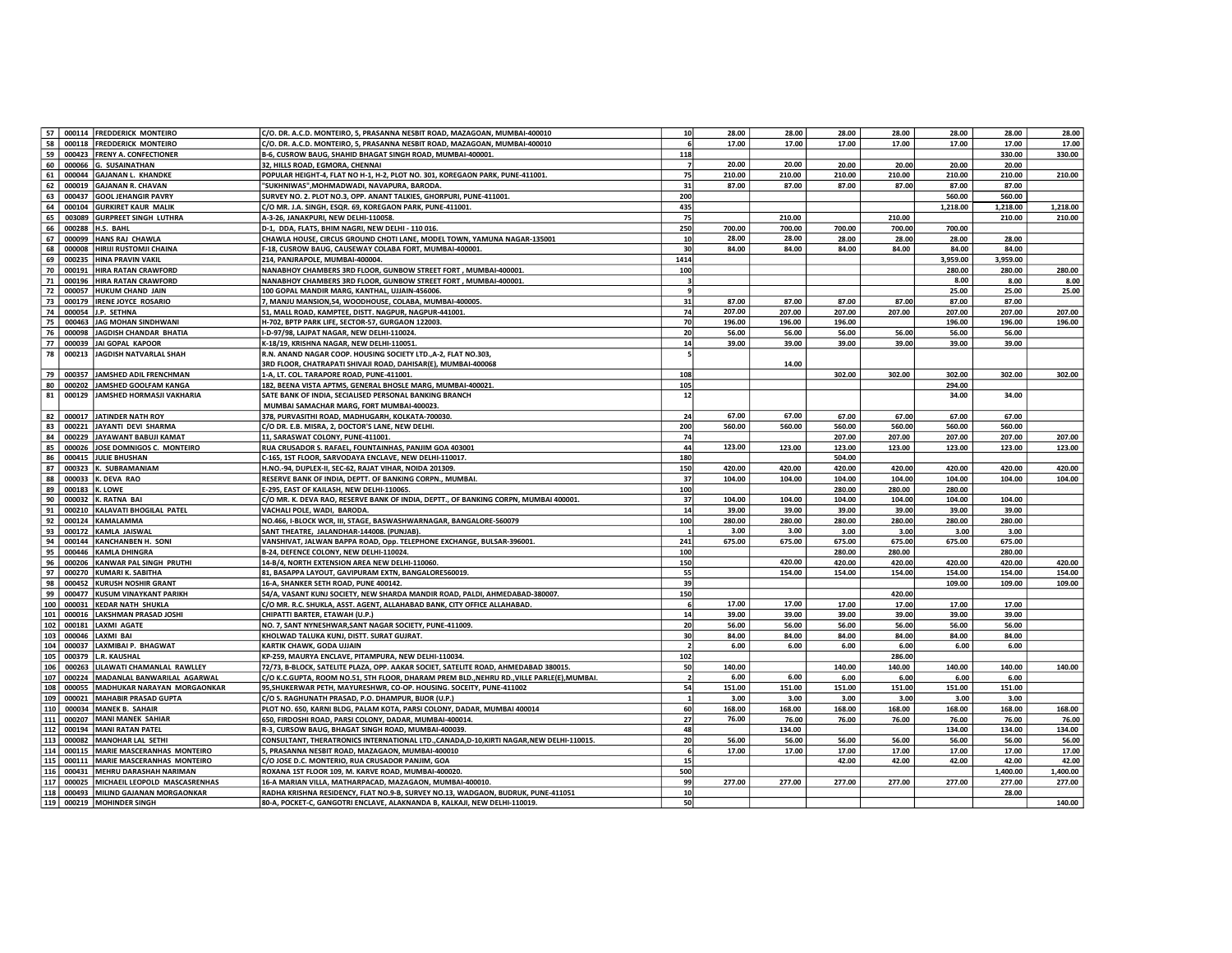| 120        |        | 000367 MOHIT KARAN GUPTA        | 202, DALAMAL TOWERS, FPJ MARG, NARIMAN POINT, MUMBAI-400021                                     | 300                     |          |          |          | 840.00   |          | 840.00   | 840.00   |
|------------|--------|---------------------------------|-------------------------------------------------------------------------------------------------|-------------------------|----------|----------|----------|----------|----------|----------|----------|
| 121        | 000113 | <b>MYRA DUARTE MONTEIRO</b>     | C/O. DR. A.C.D. MONTEIRO, 5, PRASANNA NESBIT ROAD, MAZAGAON, MUMBAI.                            | 10                      | 28.00    | 28.00    | 28.00    | 28.00    | 28.00    | 28.00    | 28.00    |
| 122        |        | 000023 NAGARJI MAKANJI MISTRY   | VAPI TALUKA PARDI, VIA DAMAN ROAD (R.S.), SURAT.                                                | 14                      | 39.00    | 39.00    | 39.00    | 39.00    | 39.00    | 39.00    |          |
| 123        | 000089 | NANAK CHAND BHATIA              | 13/21. WEST PATEL NAGAR. NEW DELHI-110008                                                       | 5                       | 14.00    | 14.00    | 14.00    | 14.00    | 14.00    | 14.00    |          |
| 124        |        | 000109 NAWAZ H. KOLHAPURWALA    | 11, KHORSHED MANSION TOP FLOOR, NASIK ROAD, MUMBAI.                                             | 200                     |          |          |          | 560.00   | 560.00   | 560.00   |          |
|            |        | NIRMAL ARORA                    |                                                                                                 |                         |          |          |          |          |          |          |          |
| 125        | 000094 |                                 | 4626 DLF CITY, PHASE IV, GURGAON 122004                                                         | 100                     |          |          |          |          | 280.00   | 280.00   | 280.00   |
| 126        | 000369 | <b>NISHI GARG</b>               | E-164, PRASHANT VIHAR, NEW DELHI-110 085                                                        | 68                      | 190.00   | 190.00   | 190.00   | 190.00   | 190.00   | 190.00   |          |
| 127        | 000190 | <b>OLIVA FONESCA</b>            | 292, CHURCH ROAD, GUN FOUNDARY, HYDERABAD.                                                      | 30                      | 84.00    | 84.00    | 84.00    | 84.00    | 84.00    | 84.00    | 84.00    |
| 128        |        | 000149 P.K. BANSAL              | 2-B, D.D.A. (M.I.G.) FLATS, NIRMAN VIHAR, NEW DELHI-110 092.                                    | 10 <sup>1</sup>         | 28.00    | 28.00    | 28.00    | 28.00    | 28.00    | 28.00    |          |
| 129        | 000006 | <b>PARVATANENY CHOUDARY</b>     | C/O MR. VENKATARATNAM CHOUDHRY, GUDIVADA, KISTNA DISTT., ANDHRAPRADESH.                         | 14                      | 39.00    | 39.00    | 39.00    | 39.00    | 39.00    | 39.00    |          |
| 130        |        | 000410 PARDEEP JINDAL           | H. NO. 734, MAIN BAZAR, KALKA 133302.                                                           | 200                     |          |          |          | 560.00   |          | 560.00   |          |
| 131        | 000360 | <b>PARVEEN KUMAR</b>            | E-164, PRASHANT VIHAR, NEW DELHI-110 085.                                                       | 608                     |          |          | 1,702.00 | 1,702.00 | 1,702.00 | 1,702.00 | 1,702.00 |
| 132        |        | 000364 PARVEEN KUMAR            | E-164, PRASHANT VIHAR, NEW DELHI-110 085                                                        | 300                     |          |          | 840.00   | 840.00   | 840.00   | 840.00   | 840.00   |
| 133        | 000368 | <b>PARVEEN KUMAR</b>            | E-164, PRASHANT VIHAR, NEW DELHI-110 085                                                        | 183                     |          |          | 512.00   | 512.00   | 512.00   | 512.00   | 512.00   |
| 134        | 000271 | PERVIZ PIROSHA PASTAKIA         | BANIA HOUSE, 2ND FLOOR, 184, MODY STREET, FORT, MUMBAI-400001                                   | 14                      | 39.00    | 39.00    | 39.00    | 39.00    | 39.00    |          |          |
| 135        | 000009 | POPATLAL DHANESHWAR VYAS        | 'GAUTAM NIWAS", PLOT NO.24, SHVRANJANI SOCIETY, SATTELITE ROAD, AHMEDABAD-380015                | 54                      |          | 151.00   | 151.00   | 151.00   | 151.00   |          |          |
| 136        | 000083 | PRABHA SINGH MALHOTRA           | C/O PRABHA SINGH JASWANT SINGH, KHARI BAOLI, NEW DELHI 110006                                   | 30                      | 84.00    |          |          |          |          | 84.00    | 84.00    |
| 137        | 000234 | PRABHAVATI DEVIDAS JAI          | 9, SAGAR VIHAR, 23, ABDUL GAFAR KHAN ROAD, WORLI, MUMBAI-400018                                 | 62                      | 174.00   | 174.00   | 174.00   | 174.00   | 174.00   | 174.00   | 174.00   |
| 138        | 000205 | PRAMOD BEHARI MATHUR            | A-002, ICON APARTMENTS, SECTOR CHI-3, GREATER NOIDA-203310                                      | 100                     | 280.00   |          |          | 280.00   | 280.00   | 280.00   |          |
| 139        | 000400 | <b>PRASHANT SINDHWANI</b>       | RT-051, ROYALTON TOWER, AT PRINCETON ESTATE, DLF CITY-V GURGAON-122009                          | 500                     | 1,400.00 |          |          |          |          |          |          |
| 140        | 000304 | PURNIMA R. DHOLABHAI            | 'MANGAN NIWAS', GODDOD ROAD, SURAT-395 001.                                                     | 150                     | 420.00   | 420.00   | 420.00   | 420.00   | 420.00   | 420.00   | 420.00   |
| 141        | 000227 | <b>PURAN DEV PURI</b>           | 117, SECTOR-9-B, CHANDIGARH-160017.                                                             | 200                     |          |          | 560.00   |          | 560.00   | 560.00   | 560.00   |
| 142        |        | 000010 R.V. BARAVE              | 5/62, SHIVANAND, VILLE PARLE(E), MUMBAI-400057.                                                 | $\overline{\mathbf{2}}$ | 6.00     | 6.00     | 6.00     | 6.00     | 6.00     | 6.00     |          |
| 143        |        | 000157 R.B. SINHA               | 316, S.F.S., D.D.A. FLATS, HAUZ KHAS, NEW DELHI-110 016.                                        | 20                      | 56.00    | 56.00    | 56.00    | 56.00    | 56.00    | 56.00    | 56.00    |
| 144        |        | 000056 R.C. CHAKRABORTY         | I-1654, CHITTARANJAN PARK, KALKAJI NEW DELHI-110019                                             |                         | 3.00     | 3.00     | 3.00     | 3.00     | 3.00     | 3.00     |          |
| 145        |        | 000105 R.C. SHARMA              | C/99, NEW MULTAN NAGAR, ROHTAK ROAD, NEW DELHI-110013.                                          | 77                      | 216.00   | 216.00   | 216.00   | 216.00   | 216.00   | 216.00   |          |
| 146        |        | 000402 R.K. DHINGRA             | R-37F, DILSHAD GARDEN, NEW DELHI-10095                                                          | 250                     |          |          |          | 700.00   |          |          |          |
| 147        |        | 000434 RADHIKA HOON             | D-9, MAHARANI BAGH, NEW DELHI-10065.                                                            | 1524                    | 4,267.00 |          |          |          |          |          |          |
| 148        |        | 000001 RAI BAHADUR P. MUKHERJEE | MORI GATE, G.T. ROAD, NEW DELHI.                                                                | $\mathbf{1}$            | 3.00     | 3.00     | 3.00     | 3.00     | 3.00     | 3.00     |          |
| 149        | 000365 | <b>RAJESH KUMAR</b>             | E-164, PRASHANT VIHAR, NEW DELHI-110 085                                                        | 300                     |          | 840.00   | 840.00   | 840.00   | 840.00   | 840.00   | 840.00   |
| 150        | 000366 | <b>RAJESH KUMAR</b>             | E-164, PRASHANT VIHAR, NEW DELHI-110 085                                                        | 250                     |          | 700.00   | 700.00   | 700.00   | 700.00   | 700.00   | 700.00   |
| 151        |        | 000370 RAJESH KUMAR             | E-164, PRASHANT VIHAR, NEW DELHI-110 085                                                        | 120                     |          | 336.00   | 336.00   | 336.00   | 336.00   | 336.00   | 336.00   |
| 152        | 000372 | <b>RAJESH GARG</b>              | E-164, PRASHANT VIHAR, NEW DELHI-110 085                                                        | 530                     |          |          |          |          |          | 1,484.00 |          |
| 153        | 000085 | RAJINI CHHAYA ASRANI            | 33-A, SAINIK FARMS, KHANPUR, NEW DELHI-110062                                                   | 50                      | 140.00   | 140.00   | 140.00   | 140.00   | 140.00   | 140.00   |          |
| 154        | 000110 | <b>RAM CHAMELI</b>              | 17/4, SPECIAL WING, PREM NAGAR, DEHRADUN.                                                       | 20                      | 56.00    | 56.00    | 56.00    | 56.00    | 56.00    | 56.00    |          |
| 155        |        | 000062 RAM NATH                 |                                                                                                 | 60                      | 168.00   | 168.00   | 168.00   | 168.00   | 168.00   | 168.00   |          |
|            | 000080 | <b>RAM VADHAI</b>               | 1572, KATRA NARAIN DASS, NAHAR SADAT KHAN, NEW DELHI-110006.                                    | 25                      | 70.00    | 70.00    | 70.00    | 70.00    | 70.00    | 70.00    | 70.00    |
| 156<br>157 | 000092 |                                 | 30/3, SHAKTI NAGAR, SUBZI MANDI, NEW DELHI 110007.                                              | 20                      | 56.00    | 56.00    |          |          |          |          |          |
|            |        | <b>RAM CHAND DHINGRA</b>        | E-157, GREATER KAILASH-II, NEW DELHI-110048                                                     |                         | 28.00    | 28.00    | 56.00    | 56.00    | 56.00    | 56.00    |          |
| 158        | 000091 | <b>RAM LAL GROVER</b>           | THE CENTRAL BANK OF INDIA, PARLIAMENT STREET, NEW DELHI-110001.                                 | 10                      |          |          | 28.00    | 28.00    | 28.00    | 28.00    |          |
| 159        | 000328 | <b>RAM KUMAR MILHOTRA</b>       | C-8, DEFENCE COLONY, NEW DELHI-110024.                                                          | 738                     |          |          |          |          | 2,066.00 |          |          |
| 160        | 000095 | RAM PRAKASH SUCHDEVA            | DG-113/D, (1ST FLOOR), LIG FLATS, D.D.A. G-8, AREA RAJOURI GARDEN, HARI NAGAR, NEW DELHI-110064 | 30                      | 84.00    | 84.00    | 84.00    | 84.00    | 84.00    | 84.00    | 84.00    |
| 161        |        | 000107 RANJIT SINGH GILL        | C/O MRS. B.K. MALIK, 21-A, NIZAMUDDIN WEST, NEW DELHI-1100013.                                  | 50                      | 140.00   | 140.00   | 140.00   | 140.00   | 140.00   | 140.00   |          |
| 162        |        | 000398 RAVINDER SINGH           | A3,26, JANAK PURI, NEW DELHI-110058                                                             | 75                      | 210.00   | 210.00   |          | 210.00   |          | 210.00   | 210.00   |
| 163        | 000029 | <b>RAVISHANKAR BHATT</b>        | DHARKA, P.O. SONGUDH, SAURASHTRA, GUJRAT.                                                       | -9                      | 25.00    | 25.00    | 25.00    | 25.00    | 25.00    | 25.00    |          |
| 164        | 000050 | <b>REBA MISRA</b>               | C/O MR. S. MISRA, FLAT NO. 2-C, 22-B, NANDWILLE, GARDENS, BALIGANJ, KOLKATTA.                   | $\mathbf{1}$            | 3.00     | 3.00     | 3.00     | 3.00     | 3.00     | 3.00     |          |
| 165        |        | 000242 REGINA THOMAS            | 25, MALYAAPAN STREET, MANNADY, CHENNAI.                                                         | 30                      | 84.00    | 84.00    | 84.00    | 84.00    | 84.00    | 84.00    |          |
| 166        | 000028 | <b>RISHI RAM</b>                | 18-A, SHIVAJI COLONY, REGIMENTAL BAZAR, MEERUT CANTT, MEERUT-260001.                            | 44                      | 123.00   | 123.00   | 123.00   | 123.00   | 123.00   | 123.00   | 123.00   |
| 167        | 000381 | <b>ROHINI VIRA</b>              | H.NO.19, ANAND LOK, GROUND FLOOR, RARE PORTION, NEW DELHI-110049.                               | 500                     | 1,400.00 | 1,400.00 | 1,400.00 | 1,400.00 | 1,400.00 | 1,400.00 | 1,400.00 |
| 168        |        | 000254 REKHA GAMJI              | 4-5-426, 3RD FLOOR, SRIRANG COMPLEX, SULTAN BAZAR, HYDERABAD-500195                             | 108                     |          |          |          |          |          |          | 302.00   |
| 169        | 000155 | <b>ROMESHWAR DATT</b>           | 129-A. POCKET `A', SUKHDEV VIHAR, NEW DELHI-110025                                              | 10                      |          |          |          |          | 28.00    |          |          |
| 170        | 000108 | <b>ROSHAN H. KOLHAPURWALA</b>   | 695, TYPE-IV, SECTOR-4, R.K. PURAM, NEW DELHI-110022                                            | 200                     |          | 560.00   |          | 560.00   | 560.00   | 560.00   |          |
| 171        |        | 000130 ROMESH CHANDRA SHUKLA    | AGENT, ALLAHABAD BANK, MIRZAPUR.                                                                | $\overline{4}$          | 11.00    | 11.00    | 11.00    | 11.00    | 11.00    | 11.00    |          |
| 172        | 000103 | <b>RUP SINGH SASAN</b>          | I-51, JANGPURA EXTN., NEW DELHI-110014                                                          | 10 <sup>1</sup>         | 28.00    | 28.00    | 28.00    | 28.00    | 28.00    | 28.00    |          |
| 173        | 000134 | <b>RUP SINGH SASAN</b>          | I-51, JANGPURA EXTN., NEW DELHI-110014                                                          | $\overline{a}$          | 11.00    | 11.00    | 11.00    | 11.00    | 11.00    | 11.00    |          |
| 174        | 000211 | <b>RUSTOM ARDESHIR GAGRET</b>   | C/O M/S. GAGRET & CO., ALLI CHAMBERS, NAGINDAS MASTER ROAD, FORT, MUMBAI -400 001.              | 74                      | 207.00   | 207.00   | 207.00   | 207.00   | 207.00   | 207.00   | 207.00   |
| 175        | 000371 | S. HARDEV SINGH REEN            | B-87, (S-2), DEFENCE COLONY, NEW DELHI-110024.                                                  | 100                     |          |          |          |          |          | 280.00   |          |
| 176        | 000081 | S. SUBRAMANIAM                  | M-88/4, BASANT NAGAR, CHENNAI-600090.                                                           | 30                      | 84.00    | 84.00    | 84.00    | 84.00    | 84.00    | 84.00    | 84.00    |
| 177        | 000007 | S. R. KERING                    | CAMP BAZAR, SHOLAPUR ROAD, PUNE                                                                 | 14                      | 39.00    | 39.00    | 39.00    | 39.00    | 39.00    | 39.00    |          |
| 178        |        | 000165 S.C. ANAND               | 15/32, EAST PUNJABI BAGH, NEW DELHI -110 026.                                                   | 100                     | 280.00   | 280.00   | 280.00   | 280.00   | 280.00   | 280.00   |          |
| 179        |        | 000027 S.F. DEMELLO ANSELKAR    | C/O GRINDLAYS BANK, 90, M.G. R0AD FORT., MUMBAI-400020.                                         | 83                      | 232.00   | 232.00   | 232.00   | 232.00   | 232.00   | 232.00   |          |
| 180        | 000184 | <b>S.J. KHANDKE</b>             | 1/22, PARMANAND BLDG., DR.A.K. RANGEKAR MARG, MUMBAI - 400 007.                                 | 188                     | 526.00   | 526.00   | 526.00   | 526.00   | 526.00   | 526.00   |          |
| 181        |        | 000036 SADHU SINGH              | DIRECTOR HIM ACADMEY VILL. RAIPUR, P.O. MARWARI, DISTT. UNA H.P.                                | 21                      | 59.00    | 59.00    | 59.00    | 59.00    | 59.00    | 59.00    |          |
| 182        |        | 000349 SALONI NARANG            | 5 DR G.C. NARANG MARG, CAVALRY LINES, NEW DELHI-110006.                                         | 625                     |          |          | 1,750.00 |          | 1,750.00 |          |          |
| 183        |        | 000362 SANDEEP KUMAR            | E-164, PRASHANT VIHAR, NEW DELHI-110 085.                                                       | 100                     | 280.00   | 280.00   | 280.00   | 280.00   | 280.00   | 280.00   | 280.00   |
| 184        |        | 000363 SANDEEP KUMAR            | E-164, PRASHANT VIHAR, NEW DELHI-110 085.                                                       | 83                      | 232.00   | 232.00   | 232.00   | 232.00   | 232.00   | 232.00   | 232.00   |